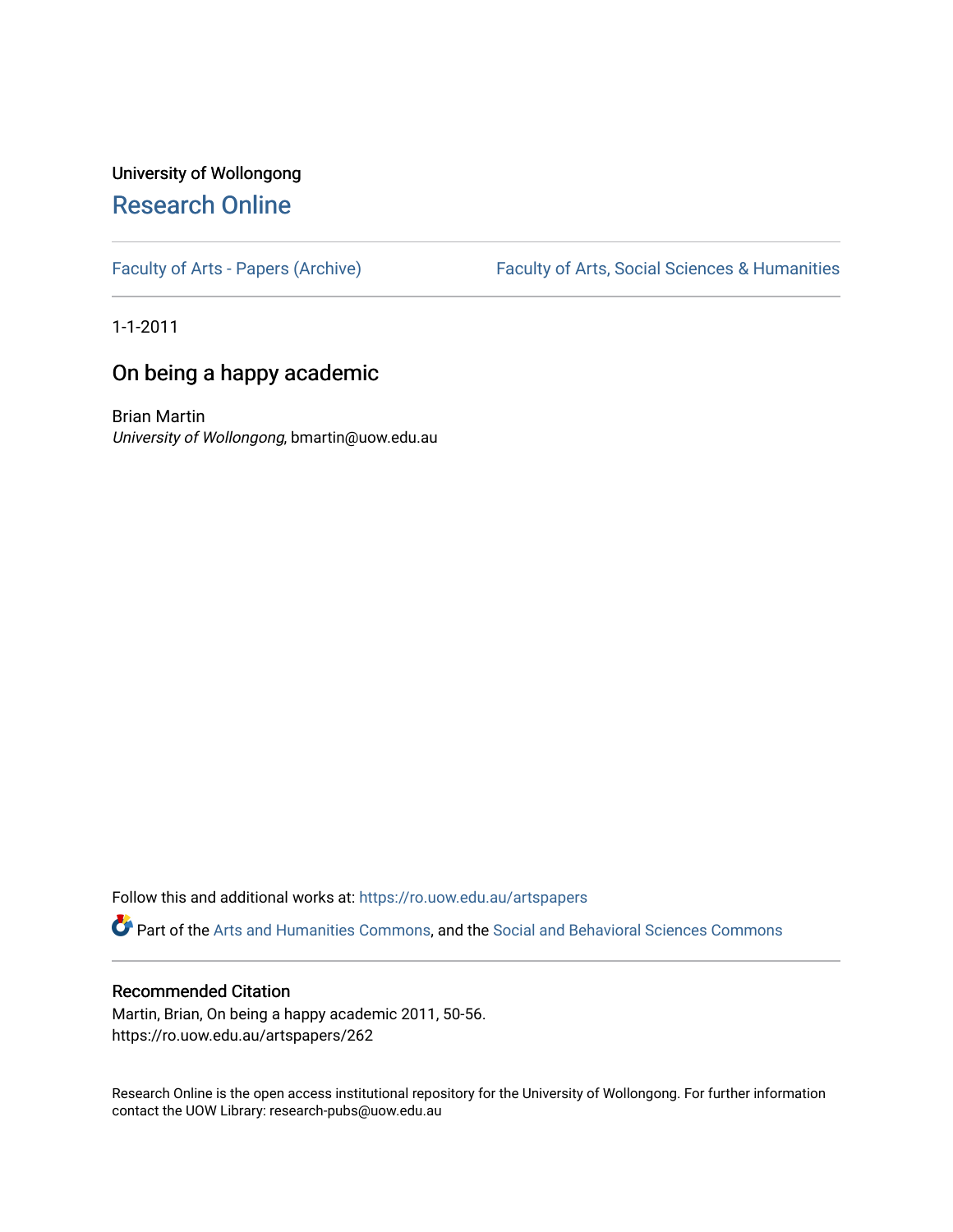# On being a happy academic

# Brian Martin

University of Wollongong

Happiness research provides guidance on what academics can do to increase their satisfaction at work. Changes in external circumstances, such as salary rises, seldom have a lasting effect. More likely to improve long-term happiness levels are exercising well-developed skills, building strong relationships, helping others and cultivating mindfulness. These methods for improving well-being have some specific implications for academic life, suggesting strategies for individuals and policy-making.

## The issue of happiness

Happiness research has boomed in the past couple of decades and has attracted a public following. The findings from this research, when turned into recommendations for individuals, are usually presented as relevant to just about anyone — they are not highly specific to occupations. For example, the finding that expressing gratitude makes people happier is relevant in most circumstances: a person can express gratitude about completing a task, meeting with a friend, taking a stroll or eating an ice cream (Emmons 2007).

Nevertheless, it is possible to develop recommendations, deriving from happiness research findings, specific to occupational groups. Here, I look at implications for academics, a somewhat neglected topic given that most happiness researchers are themselves academics.

I first briefly outline factors that don't have much impact on average happiness levels, with implications for academics, and then turn to beliefs and behaviours that have been shown to improve satisfaction in sustained ways. Implications can be for individuals, academic groups and policy-making.

Like any research field, in studies of happiness there is a huge body of literature and a number of debates and differences. I mostly use findings from happiness

research that seem fairly well established. As well as technical studies in the field (e.g., Keyes & Haidt 2003) and surveys of research (e.g., Diener & Seligman 2004), there are a number of accessible treatments, including ones by leading researchers (Gilbert 2006; Haidt 2006; Lyubomirsky 2008; Ricard 2007; Seligman 2002).

The word happiness can be misleading, suggesting a superficial mood. Closer to the meaning used by most researchers is contentment, well-being or satisfaction with life. A person can be deeply happy in this sense without jumping for joy.

## Genetics and circumstances

As a rough rule of thumb, researchers say half a person's happiness level is determined genetically, 10 per cent affected by external circumstances, and 40 per cent by beliefs and behaviours that can be changed (Lyubomirsky 2008). Those unfortunate enough to inherit a low 'set point' for happiness can look at the glass half empty and rue their fate or look at the glass half full and make changes to increase happiness. Whatever the role of genetics, there is nothing much to do about it. (In principle, staff could be recruited according to their set points, an unlikely and ethically problematical prospect.)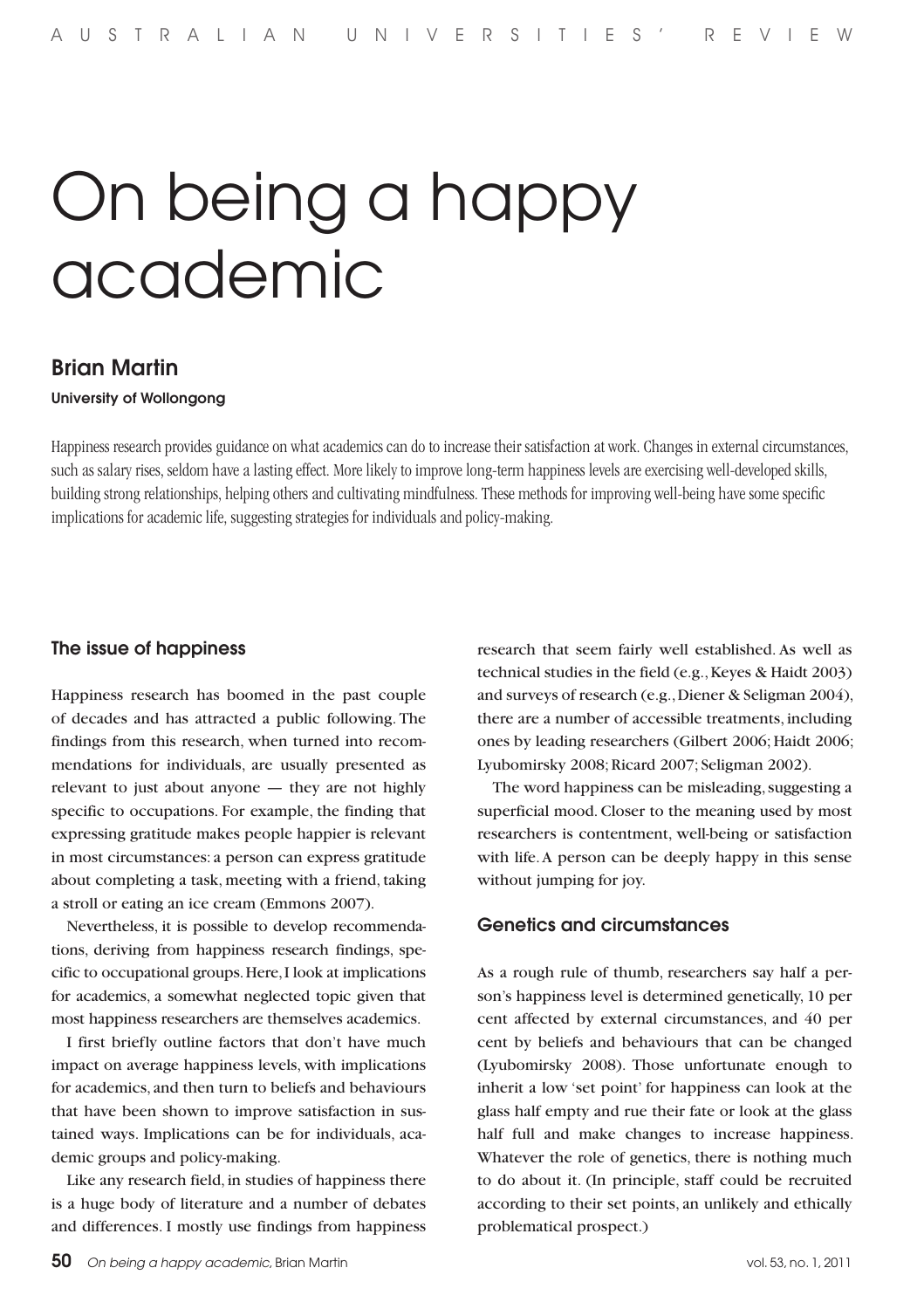External circumstances include salary, climate, good looks and material possessions such as cars and houses, among other things. The research finding is that these factors make little ongoing difference to personal happiness levels. A classic study examined lottery winners who initially were ecstatic but within a few months had reverted to close to their previous happiness levels. Indeed, following their lottery wins, ordinary activities like having breakfast were less satisfying than before, because they did not compare in intensity to the thrill of the win (Brickman *et al.* 1978).

The basic process that limits ongoing satisfaction from changes in external conditions is called adaptation: people get used to their circumstances and before long revert to their set points. This is also called the hedonic treadmill: people keep striving for material

things to make them happy but end up in the same place. This process applies to things like new cars, new bodies (cosmetic surgery), jobs and promotions.

Although adaptation limits the benefits of improvements in the standard of living, it also protects against serious losses.

People who became paraplegics or quadriplegics initially were very unhappy but after a number of months were found to be nearly as happy as before (Brickman *et al.* 1978). Changes in income, house size, objective measures of health, education and so forth have effects on wellbeing, but they are quite a bit smaller than other things that people can do.

Most people systematically misperceive what will make them happier. Although increased income brings meagre happiness benefits, people keep striving for higher-paying jobs and do not readily learn this is not making much difference to their satisfaction with life.

 Academics are widely said to be not all that materialistic because they could, supposedly, obtain higher salaries by entering another occupation, a claim that applies to some disciplines more than others and even then only to some individuals. However, most individuals compare themselves mainly to those closest to them, for example comparing their houses and cars to those of nearby neighbours — the proverbial Joneses — rather than those across town. So academics are more likely to compare their own salaries to those of colleagues rather than those of hairdressers or media magnates.

For many academics, rank is more important than pay: the status of being a full professor is more important than having an expensive car and plush house. Within a discipline such as physics or philosophy, internationally oriented academics are usually concerned more about their reputations than their salaries or ranks.

In terms of life satisfaction, preoccupations with salary, rank or scholarly reputation make little difference. Yet the quest for money and status dominates the lives of many: some make incredible sacrifices to achieve tenure and promotion, find a better job and obtain recognition from peers. At the collective level, academic unions and professional associations commonly seek higher salaries and more funding for universities. Figures show that a doubling of income per

> capita in a developed country makes little difference to average happiness levels — the society becomes richer but people are no happier than before (Easterbrook 2003; Frey & Stutzer 2002; Lane 2000). The same most likely applies to academics.

Academic unions and

professional associations usually pursue percentage increases in salaries. A different option is to seek equal dollar increases, thereby reducing ratios between salaries. When salaries — and ranks and fame — are more equal, envy is reduced. Other parts of academic life would be more salient, in particular those with a possibility of greater satisfaction.

#### Beliefs and behaviours

Research shows that the most reliable way to increase happiness in a sustained way is to change one's beliefs and behaviours. Important methods include expressing gratitude, being forgiving, creating and deepening relationships, being optimistic, entering a state of flow, being mindful and helping others. These and other methods can be applied to the special circumstances of academics. Here, for reasons of space, I focus on just a few: flow, relationships, helping others and mindfulness.

#### *Flow*

Mihayi Csikszentmihalyi (1990) named and analysed *flow*. When a person has highly developed skills and

**Most people systematically misperceive what will make them happier. Although increased income brings meagre happiness benefits, people keep striving for higherpaying jobs and do not readily learn this is not making much difference to their satisfaction with life.**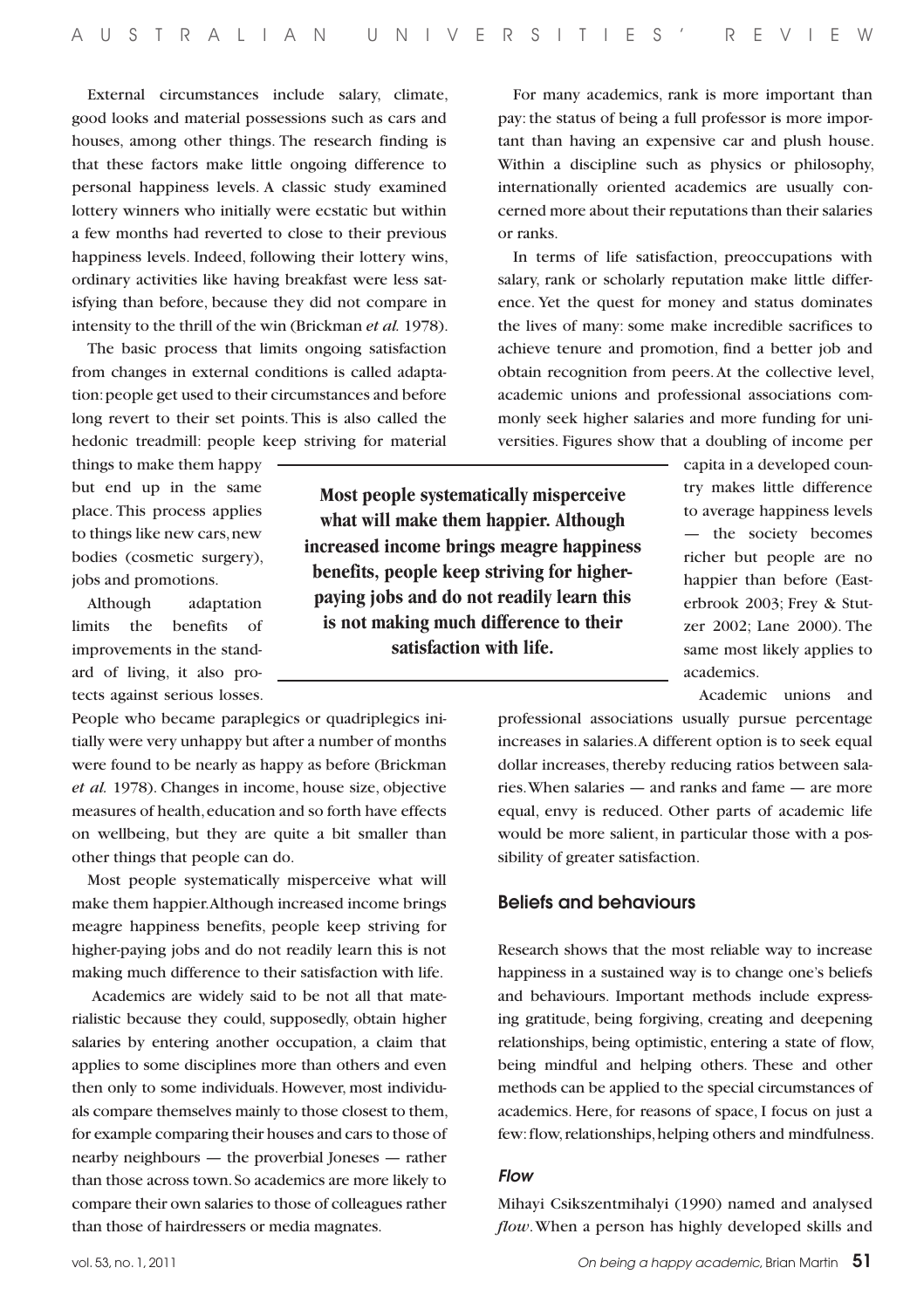exercises them at the limit of their ability — but not beyond — they may become totally absorbed in what they are doing, sometimes to such an extent that time passes without noticing it. This intense state of concentration can be deeply satisfying. Athletes absorbed in this fashion call it being 'in the zone.' Csikszentmihalyi found that flow experiences occur in all sorts of occupations and activities, from playing chess to piloting planes.

Doing research is an ideal activity for entering flow. Advanced skills are required and intense concentration is needed at a number of points, such as making sense of data, understanding theory and planning a research project. Even a seemingly ordinary aspect of research, such as reading a research paper and relating it to one's own ideas, may require considerable mental effort.

Flow can be so satisfying that people make great efforts to repeat the experience. Some scholars fit this pattern, devoting every spare moment to their quest. However, some have difficulty setting aside time for research. Urgent administrative or teaching tasks take precedence. Telecommunications technology, including email, the web and mobile phones, has increased the number of potential interruptions and distractions in academics' lives, with the result that entering and maintaining flow is more difficult.

A solution, at the individual level, is to schedule personal research time every working day and, at the scheduled time, turn off phones, email and other distractions, so that it becomes easier to maintain concentration — and, incidentally, to be more creative (Csikszentmihalyi 1996: 120). At the level of an academic unit, an innovative policy would be to schedule daily times for everyone to do research. Another option is to respect individual research times as equivalent to teaching: interrupting someone's class is not normally done lightly, so neither should interrupting their research.

Flow is best achieved while doing tasks that are challenging but not too challenging. If tasks are too easy, there is a risk of boredom; when the challenge is too great, anxiety may result. Research can be calibrated to one's skill level: having investigated a topic in depth, it is always possible to go even deeper or to move to a different topic or a grander synthesis. There are not many jobs in which the skill required for extended work can be perpetually tuned to one's abilities. This is one of the attractions of a scholarly career.

There is a problem, though, for research students and junior academics: research expectations can be daunt-

ing, producing anxiety. A PhD thesis is a huge demand at the beginning of a career, as is publishing in top journals as a junior scholar. Early career expectations can cause anxiety and make entry into flow more difficult, a perverse effect given that flow helps to achieve top performance. Individuals can try to cope by trusting that ongoing effort will produce satisfactory results. At a structural level, one solution is to replace the PhD thesis with a requirement to produce a series of papers, an option at some universities.

Many academics — especially in non-laboratory fields — like to schedule research time in big blocks, sometimes a 'research day' once a week, feeling that they need several hours to get into their current project. The risk with this strategy is that the blocks of time are endlessly postponed. An alternative is to develop the capacity to enter the flow state fairly quickly, on a daily basis. People can certainly do this, for example with crossword or Sudoku puzzles, engaging them with full concentration so long as the puzzle is challenging but not overwhelming.

Scholars, after they retire, are much more likely to continue research voluntarily than undergraduate teaching. One reason may be that teaching has less status than research at most universities; another reason may be that entering flow is more difficult while teaching. A common problem is boredom: teaching the same material year after year can become tedious. To increase prospects for continued flow, teachers can set themselves challenges, for example up-dating the curriculum, using innovative teaching methods, or finding new ways to present material and communicate to students. The idea is to turn teaching into a thrilling on-going challenge instead of a dutiful necessity.

Entering flow while doing administrative tasks is an even greater challenge. Again, developing skills and setting challenges is the way to proceed. One reason why flow may be easier with research than teaching or administration is that most scholars spend years developing advanced research skills — through study as an undergraduate and as a research student — but relatively little time to developing skills as teachers and administrators. The greater the skill level in any endeavour, the greater the potential satisfaction from exercising that skill at an advanced level.

#### *Relationships*

Happiness research testifies to the crucial importance of relationships. These can be in the family or with neighbours, friends, work colleagues and in a variety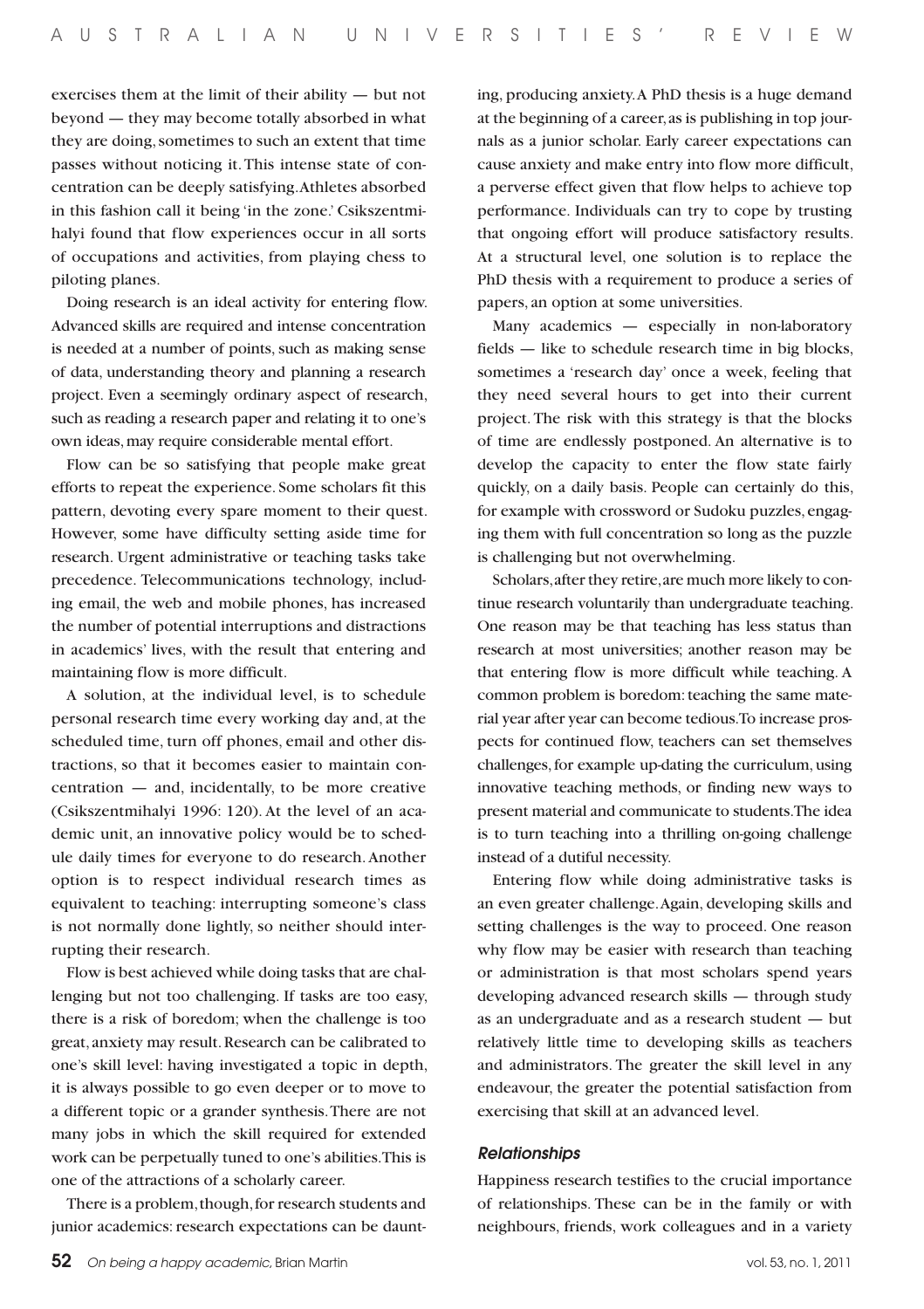of other contexts. For many people, having relationships, especially deep and rich ones, is the single most important factor for life satisfaction.

For academics, relationships at work supplement those in other parts of life. In work roles, there are several types of relationships: with immediate colleagues, typically in nearby offices, with students, with peers in the field and with others on campus and in the wider community, including administrators, staff and cleaners. Any and all of these relationships are worth pursuing: initiating, maintaining and deepening. It can be quite satisfying to meet friends while walking across campus or to receive emails from like-minded individuals.

Several sorts of relationships are worth special mention. Research collaborations can be intense intellectual engagements. Co-teaching can be similarly worthwhile. The implication is that you can gain greater satisfaction from research and teaching by seeking and

fostering meaningful collaborations — even if they involve more work than doing things by yourself.

Another valuable relationship is between mentors and protégés, the latter sometimes called mentees. Effective mentoring relationships require sharing

and gaining greater understanding of personal knowledge about capacities, goals, hopes and fears — all a solid basis for relationship-building. Mentoring relationships are often thought to be between an older, more experienced mentor and a junior mentee who needs guidance, but these relationships are seldom one-directional. It is also possible to have relationships with an opposite information flow, with a junior partner providing insight into social networking or the latest theoretical techniques, for example. Ageing academics can renew their enthusiasm by seeking mutual mentoring with junior colleagues.

Relationships with students, especially research students, are another potent source of satisfaction. They often have elements of the mentor-mentee relationship.

Relationships do not have to be comprehensive to be worthwhile. It is sometimes mistakenly thought that a friend needs to fill every role, from confidant to supporter, but it is quite possible to have friends who fill just one of many different potential roles, and to benefit from those friendships (Rath 2006). Academic

**Research shows that helping others is a reliable way to feel better yourself. Immediate pleasures like eating chocolate are transient compared to simple forms of assistance like helping someone cross the street.** 

relationships often fit this pattern. Interacting with a collaborator or student can be fulfilling without the relationship satisfying every need.

To gain the most from relationships, it makes sense to take the initiative to meet people and build connections that are meaningful in the academic context. It is a mistake to assume that relationships just happen. Like happiness itself, relationships require attention and effort.

#### *Helping others*

Research shows that helping others is a reliable way to feel better yourself. Immediate pleasures like eating chocolate are transient compared to simple forms of assistance like helping someone cross the street. A career with regular opportunities to help others is worth a large sacrifice in salary. One study showed that graduates from Cornell Law School were willing to take public interest law jobs at a modest wage in

> preference to high-paying corporate jobs, because the public interest jobs involved helping people who really needed help (Frank 1996).

> Teaching involves helping students to learn and, beyond this, broadening their horizons and prepar-

ing them for life. To the extent that teaching actually does this, it is more satisfying. The implication is that you should design and run your classes to accentuate the helping dimension.

However, there is a qualification to helping. The psychological rewards from helping can decline if the process becomes routine. Too much helping — for example, caring for a family member with Alzheimer's — can cause burnout and depression. So it might be optimal to help students to help themselves or each other.

Helping others can also occur through research. The implication is to pick research topics that have a connection to social welfare rather than only career advancement. This need not be finding a cure for cancer; it might also be building safer bridges or providing insight to readers of Jane Austen's novels.

Another arena for helping is professional service, for example serving as an editor, referee or an official in a professional society. Then there is so-called community service, for example giving talks at Rotary clubs or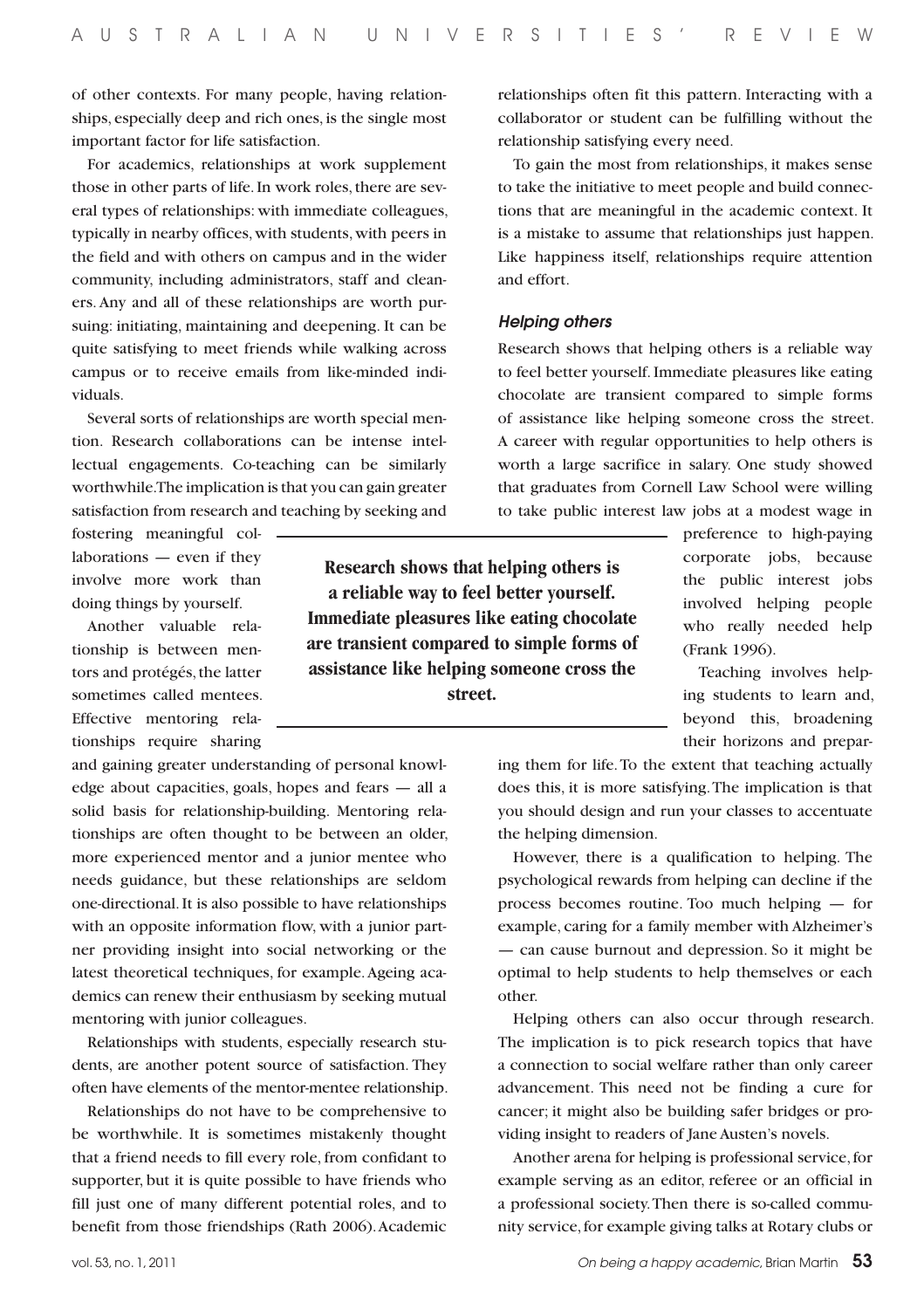joining the board of a welfare organisation. Some roles outside academia are quite separate from academic activities, but often there is a connection, via skills developed in teaching or research. Community service has the spin-off benefit of building wider support for universities (Hall 2007).

In summary, academic work potentially provides numerous opportunities to help others, most obviously students, but also wider constituencies through research and service. Being oriented to helping is a counter to the usual self-interested preoccupation with workloads, status and personal advancement, and is likely to contribute to a greater sense of satisfaction.

#### *Mindfulness*

Many scholars in the humanities and social sciences talk about reflexivity, or sometimes self-reflexivity, which usually means being aware of one's own situation or role as a researcher. Someone analysing discourse is being reflexive when drawing attention to their own discourse. More generally, researchers are self-aware when discussing their choice of research methods and when reflecting on their own position in shaping ideas within a research area. However, for greater satisfaction in life, a quite different form of awareness is worth cultivating: mindfulness.

The process called mindfulness basically means being aware of your own place in the world (Hanh 1975). While experiencing the world, you are simultaneously aware of experiencing it. This applies both to external sensations and to emotions: you can be mindful of how you feel. Being mindful can heighten pleasures and moderate negative states. For example, being aware of a looming sense of resentment or anger can defuse the negative emotion.

Mindfulness is beneficial in all sorts of situations, from family life to sport; it can be used to improve learning (Langer 1997). To realise the full benefits of mindfulness, continued practice is needed; Buddhist monks can spend decades in the quest.

Mindfulness involves being aware without passing judgement (Kabat-Zinn 1991: 33–34). This form of awareness may be especially difficult for academics to cultivate, because they are so used to exercising their critical faculties; being mindful means stepping back from constant judging. Robert Boice is one of the few advocates of mindfulness in a scholarly context. In his handbook on being a productive new academic (Boice 2000), he advises briefly pausing before beginning tasks, or in the middle of them, to reflect on their

purpose, in what he calls active waiting.

Mindfulness is a way to attain greater satisfaction in life, including academic life. Rather than getting caught up in angst over too much work, interruptions, bureaucratic impositions or interpersonal resentments, being mindful can help scholars step back from the rush of emotions and calmly see to the core of their activities.

#### Redesigning activities

Two ways to increase day-to-day satisfaction are to choose to do different activities — or to do familiar ones in different ways — and to change the way we think while doing them. Sometimes it is worth seeking creative solutions.

Many academics, if asked to nominate the most tedious aspect of their job, would say marking of assignments. Nothing is more depressing than a large pile of exam papers or essays. Is there some way to turn the task into something more joyful? The tedium of marking might be alleviated by being mindful. Another approach is to reshape the task.

My goal over many years has been to design assignments that are both stimulating for students and enjoyable for me to mark. Gradually I developed tasks that allowed students considerable choice within a framework, so that I look forward to reading their work. Note, however, that developing such assignments requires a degree of control over assessment tasks. It is not a solution for those given piles of exam papers set by someone else.

Another activity often decried by academics is attending meetings, which are often experienced as boring and a waste of time. For those running meetings, the obvious solution is to design them to be stimulating, or at least effective (Maier 1963). For those who must attend meetings run by others, it might be worth suggesting some alternative formats; if this is not feasible, then individual coping is a fallback option. Rather than passive attendance, each meeting can be turned into an intellectual challenge. While simultaneously following what is being said, you can set yourself mental tasks such as counting backwards from 1000 by 17s, planning your next research project, composing a paragraph of text, memorising the position of every object in the room — a technique for strengthening memory (Restak 2003) — or reflecting on positive attributes of others in the room. The challenge is to do this while being respectful of others present.

In fashioning a satisfying academic life, the first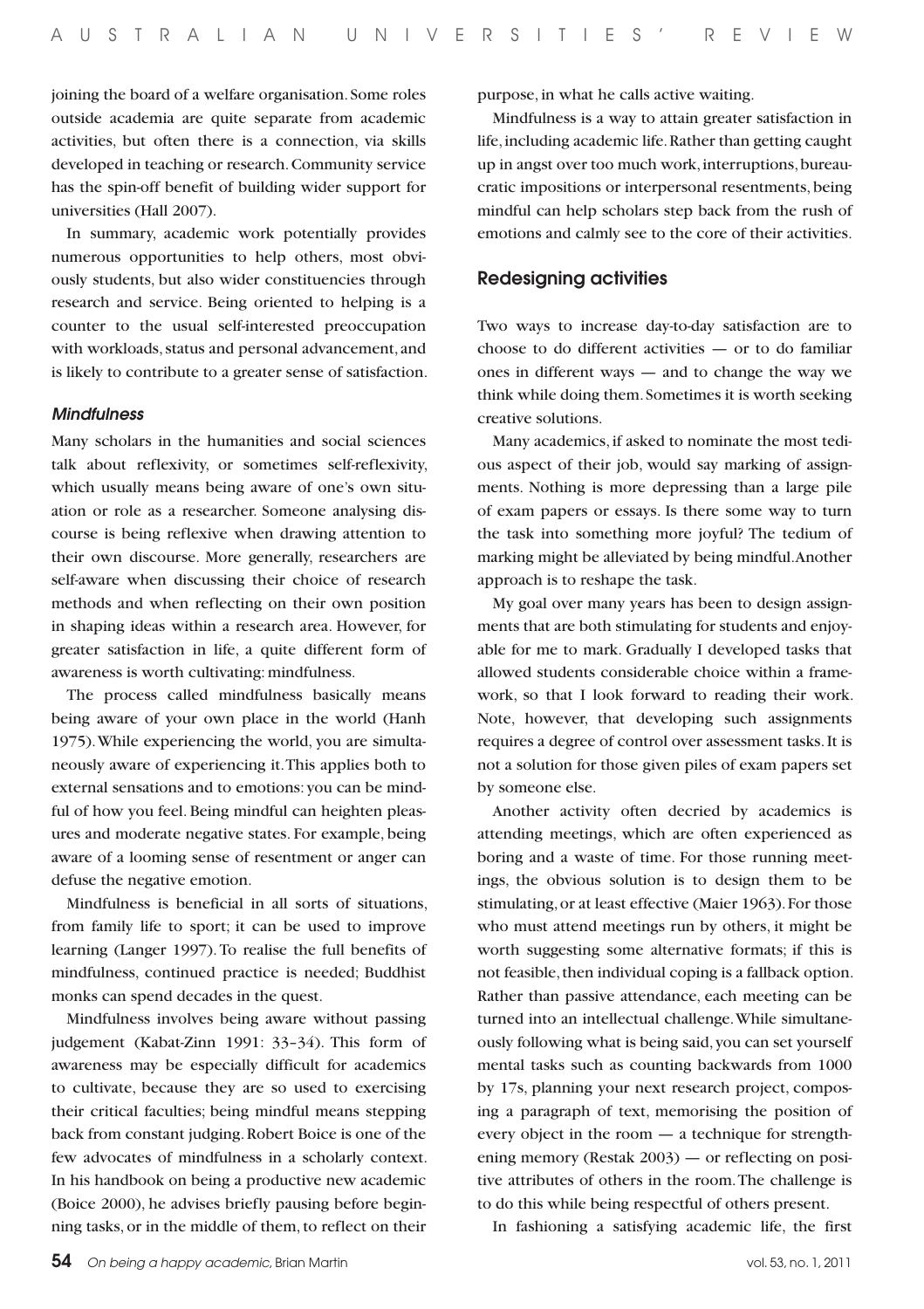option is to choose activities — research topics, teaching techniques, service roles — with the greatest opportunities for flow, relationships and other contributors to happiness. The second option is to redesign activities to make them more satisfying. The third option, especially relevant for less desirable activities, is to adapt and cope by using techniques such as mindfulness and self-generated mental challenge.

#### Conclusion

The job of an academic is one of the best possible in terms of opportunities for job satisfaction. Unlike most jobs, there is tremendous scope for entering the satisfying flow state — especially through research — when exercising advanced skills. Academic work provides opportunities for developing diverse relationships and for helping others through teaching, research and service. More generally, academics have considerable control over what they do, when they do it and how they do it, providing opportunities to shape daily experiences in satisfying ways.

Despite these advantages, many academics seem to spend more time complaining than being thankful about their circumstances. I know of no research about contentment levels of academics compared to workers in other occupations, but informal observation suggests academics are not distinctly different. The reason is that academics, like most others, systematically misunderstand what makes them happy and as a result pursue career advancement and peer recognition at the expense of more satisfying options. Furthermore, few academics systematically attempt to develop mental states, such as gratitude, forgiveness, optimism and mindfulness that have been shown to lead to greater satisfaction.

To cultivate happiness-promoting thoughts and behaviours, individuals can use exercises presented in some of the more practically oriented treatments of happiness (e.g., Lyubomirsky 2008). Working with others on such exercises has the advantages of providing motivation and building relationships. Changing policies and practices is a bigger project; it makes sense to work on these using methods that are satisfying, so the means reflect the desired ends.

Happiness research is still in its infancy but already has solid findings with practical applications. But scholars are not especially noted for studying research findings in fields other than their own, nor for acting on them. Like most people, academics think they know

what makes them happy and are reluctant to change their behaviour based on studies that say otherwise.

Academics, in certain fields at least, are oriented to critique, and some enjoy finding holes in the new 'happiness orthodoxy.' For example, it is easy enough to point out that positive psychology — the label for scholarly happiness research — is individualistic, as indeed is most psychological research. Does this then imply that pursuing the implications of happiness research involves a self-centred search for inner peace while social problems are neglected (Ehrenreich 2009)? This sounds plausible but is inadequate. After all, one of the key findings of the research is that great satisfaction can be gained from helping others, and this includes supporting union campaigns, joining peace organisations and acting against any social problem you'd like to name. Personal happiness is quite compatible with promoting social change.

Critics of happiness research sometimes position themselves as challengers to a new orthodoxy. However, the deeper challenge stems from happiness research itself. The social orthodoxy is the pursuit of money, possessions and status, all part of capitalist consumerism and competitiveness. Happiness research suggests there is more to life than the quest for money, power and status. In today's world, that is subversive indeed.

#### Acknowledgements

For useful comments on drafts, I thank Scott Armstrong, Chris Barker, Rae Campbell, Lyn Carson, Annalise Friend, Ian Miles, Jenn Phillips and Kirsti Rawstron.

#### References

Boice, R. (2000). *Advice for New Faculty Members*: Nihil Nimus, Allyn and Bacon, Boston, MA.

Brickman, P., Coates, D. & Janoff-Bulman, R. (1978). Lottery winners and accident victims: is happiness relative? *Journal of Personality and Social Psychology, 36*, 917–927.

Csikszentmihalyi, M (1990). *Flow: The Psychology of Optimal Experience,* Harper & Row, New York.

Csikszentmihalyi, M (1996). *Creativity: Flow and the Psychology of Discovery and Invention,* HarperCollins, New York.

Diener, E. & Seligman, M.E.P. (2004). Beyond money: toward an economy of well-being, *Psychological Science in the Public Interest, 5*, 1–31.

Easterbrook, G. (2003). *The Progress Paradox: How Life Gets Better While People Feel Worse*, Random House, New York.

Ehrenreich, B. (2009). *Bright-sided: How the Relentless Promotion of Positive Thinking Has Undermined America,* Metropolitan Books, New York.